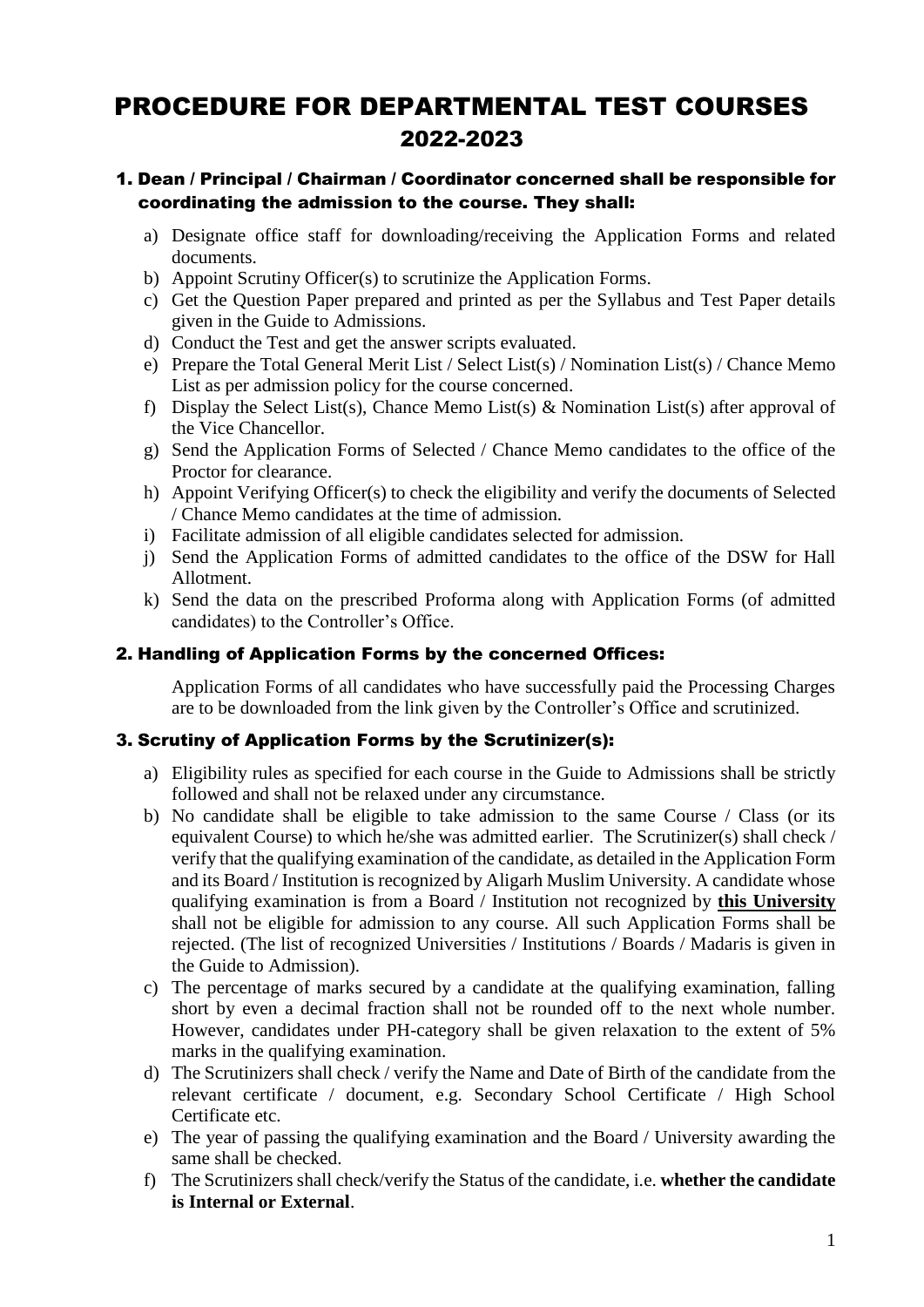**Definition**: An Internal candidate is one, who has passed the qualifying examination of this University as a regular student not earlier than three academic years from the date of admission to the Course.

**Explanation**: In the light of the above definition, only those candidates who have passed the qualifying examination for the course concerned from this University as a regular student during academic session 2019-2020, 2020-2021 and 2021-2022 shall be considered as Internal.

- g) The Scrutinizers shall also check/verify the eligibility of the candidate for the concerned course of study as per '**Maximum Age Limit**' (Guide to Admissions: **Annexure-I**), wherever applicable. If the age exceeds even by a single day, the candidate shall not be eligible for admission.
	- Madarsa passed out eligible candidates are to be given a relaxation up to three (03) years in the Maximum Age Limit for all course of studies at all levels.
	- Candidates under PH-category shall be given a relaxation in age up to a maximum of five years in admission to courses which prescribe a maximum age limit, except for those courses where such limits are prescribed by statutory/regulatory councils governing such admissions.
- h) The Scrutinizers shall also check/verify the eligibility of the candidate for the concerned course of study as per Matrix of '**Allowed Courses**' (Table-II in the Guide to Admissions: **Annexure-II**).
- i) The Scrutinizers shall check / verify the claim of Special Categories (*wherever applicable)*  and GATE Score *(for admission to M. Tech./M.Arch. Courses in the Faculty of Engineering & Technology*) from the attached document(s). (For further details please refer Guide to Admissions).
- j) After Scrutiny, the List of candidates **not found eligible** shall be sent on email to Office of the Controller of Examinations at **[amu.dept@gmail.com](mailto:amu.dept@gmail.com)** in PDF format for display. The same shall also be displayed on the Notice Boards and website of the concerned Faculty / Department / College/Polytechnic/ Centre by the concerned Dean / Chairman / Principal / Coordinator.

### 4. Conduct of Test:

- a) The Dean / Chairman / Principal / Coordinator concerned shall finalize the Test Centre(s) for Departmental Test of all candidates and communicate the same to the Controller's office at least **seven days** prior to the notified Test Date.
- b) The Controller's Office shall allot Roll Number to all the applicants and also ensure that the Admit Cards to the candidates are downloadable from the Controller's website **[www.amucontrollerexams.com](http://www.amucontrollerexams.com/)** at least **three to five days** before the Test.
- c) The Controller's Office shall also communicate the allocation of Roll Nos. to the Dean / Chairman / Principal / Coordinator concerned, who shall ensure Seating Arrangement for all candidates (**List-A, List-B, Stickers etc.)** as per the data provided.
- d) All other necessary arrangements for the smooth conduct of the Test shall be made. Help, if required, may be taken from the Office of the Controller of Examinations for smooth conduct of the Test.
- e) The candidate shall be allowed to take with him/her the carbonless copy of the OMR Answer Sheet and the Question Booklet.

#### 5. Evaluation of Answer Sheets / Booklets:

- a) Questions, **other than** Multiple Choice Questions (MCQs), shall be evaluated first after coding of the Answer Scripts of all the candidates who appeared in the Test.
- b) MCQs shall be evaluated with provision for **Negative Marking**. Incorrect answers shall result in a negative score of 25 per cent of the marks allotted to the question (*Not applicable for Vocational Courses under Community College*).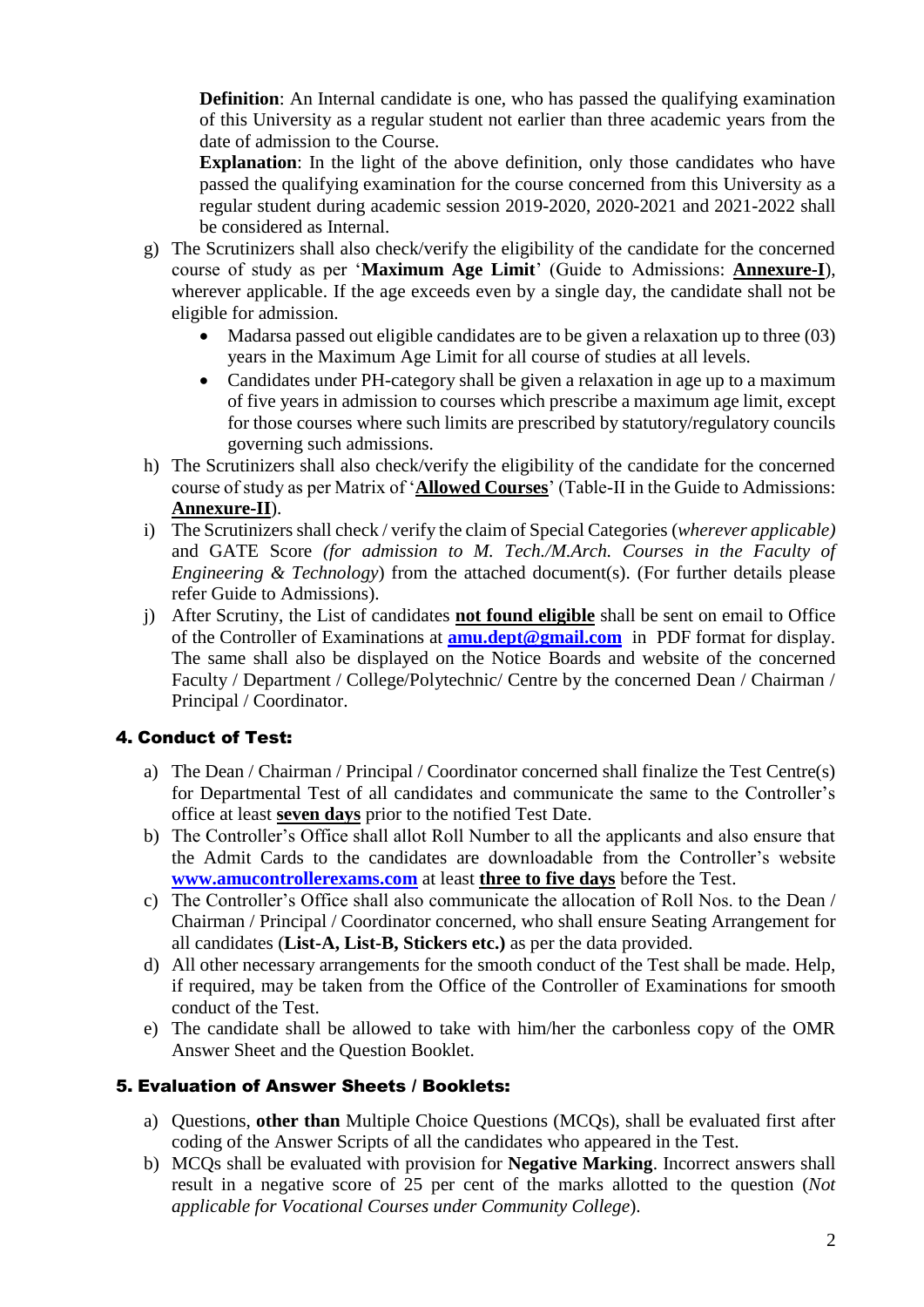#### 6. Lists to be prepared for each course:

- a) **Total General Merit List**: It is the Merit-wise list of all candidates determined on the basis of marks obtained by the candidates in various components of the Departmental Test as detailed in the Guide to Admissions. In case of tie between two and more candidates in the Merit List, the preference will be given to the candidate senior in age. If the tie is not broken on date of birth, the preference will be given to the candidate who has attempted fewer questions incorrectly in the Test.
- b) **Select List –General (List of candidates selected on General Merit)**: 40% of the approved Intake will be filled by the candidates strictly in order of Merit from the Total General Merit List. (50% in case of M. Tech. Courses in the Faculty of Engg. & Tech.)
- c) **Select List - Internal (List of candidates selected on Internal Merit)**: 40% of the approved Intake will be filled by the Internal candidates not selected under General Merit strictly in order of Merit from the Total General Merit List. (50% in case of M. Tech. Courses in the Faculty of Engg. & Tech.)
- d) **Chance Memo List**: A single Chance Memo List shall be prepared. It is necessary that sufficient number of Chance Memos may be issued to ensure that all available seats are filled and no additional list is required. The Chance Memo List has to reflect the policy being adopted in the Select List **(Annexure – III)**.
- e) **Special Category Lists**:

**(**Not applicable for M. Tech. Courses in the Faculty of Engg. & Tech. except PH category) A Merit-wise Lists of candidates belonging to the following Special Categories shall be prepared (For details, please refer to Guide to Admissions).

- I. Schedule Castes (SC)
- II. Scheduled Tribes (ST)
- III. Backward Classes (BC)
- IV. Children of University employees, including retired University employees and those who died in harness. (CE)
- V. Children of Alumni (CA)
- VI. Children of Central Government Employees recently posted / transferred to Aligarh (within 12 months preceding the closing date of the candidate's Application Form) (not applicable to professional courses) (CG)
- VII. Candidates belonging to Distant States / UT (DS)
- VIII. N.C.C. Cadet. (NC)
	- IX. Children of Armed Force personnel who died in Combat (CF)
	- X. Physically Challenged. (PH)

**Note:** For single choice courses, Special Category Lists will comprise of candidates **excluding** the candidates on the Select List. However, selected candidates shall be **included** in Special Category Lists for courses where the subject/specialization choice is being allotted through counselling.

**Important**: No candidate securing **less than 15% marks** in the Departmental Test shall be considered for admission. However, candidates belonging to **PH category** are eligible for a **5% relaxation** in the marks obtained in the Departmental Test.

#### 7. **Approval of the Lists**:

The concerned Dean / Chairman / Principal / Coordinator, along with the Controller of Examinations, shall present the above Lists(along with filled in Proforma given in **Annexure-IV**) before the Vice-Chancellor for:

- a) Approval of the Select and Chance Memo List(s).
- b) Nomination of candidates belonging to various Special Categories against 20% of the approved intake from Categories I –IX (*wherever applicable*).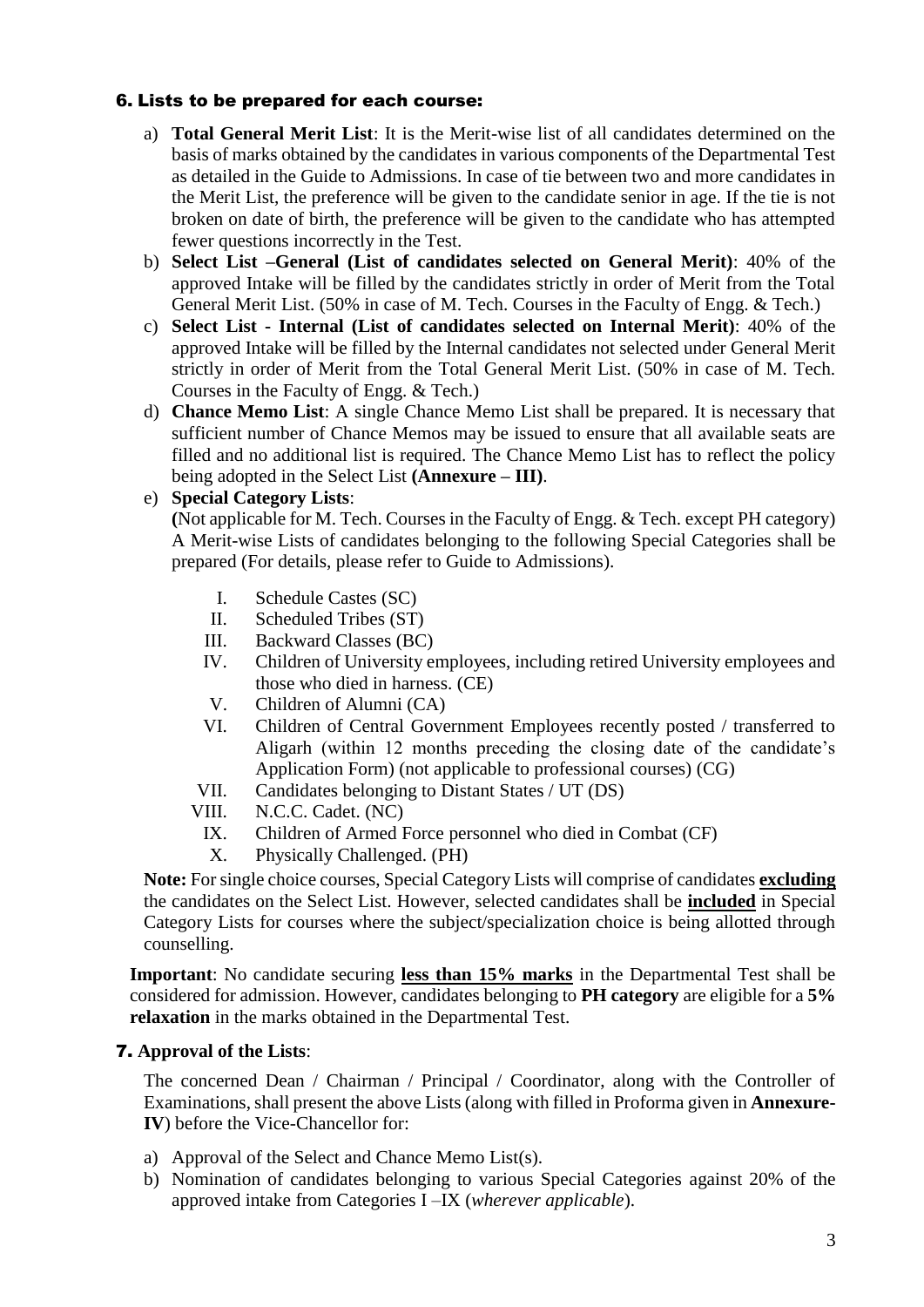c) Approval of Select List of candidates belonging to Physically Challenged category. (*5% seats are reserved for Physically Challenged candidates over and above the approved intake. However, for M. Tech. courses in the Faculty of Engineering & Technology, the reservation shall be within the approved intake only*).

Additionally, approval for Chance Memo List(s) for vacancies arising in the Special Category Lists from the remaining candidates may also be obtained.

**Note**: The Vice-Chancellor may, at his discretion, nominate any deserving candidate not belonging to any of the categories mentioned above, as a special case.

### 8. Declaration of Select List / Counselling List / Chance Memos List / Nomination List of the Candidates for admission:

- a) **Select List**: A single Select List (comprising of candidates on Select List (General) and Select List (Internal) and sorted on Roll Nos. shall be prepared and notified by the concerned Office. (Sample as **Annexure V**).
- b) **Chance Memo List**: A single List of Candidates under Chance Memo sorted on Roll Nos. shall also be prepared and declared. (Sample as **Annexure VI**)
- c) **Nomination (Special Categories) List**: A single List sorted on Roll Nos. shall be prepared and notified by the concerned Office specifying the category of the candidate under which he/she has been offered admission / allotted Chance Memo No. (Sample as **Annexure VII**)
- d) The Select List, Chance Memo List and Nomination Lists so prepared shall be sent on email to Office of the Controller of Examinations at **[amu.dept@gmail.com](mailto:amu.dept@gmail.com)** in PDF format for display. The same shall also be displayed on the Notice Boards and website of the concerned Faculty / Department / College/Polytechnic/ Centre by the concerned Dean / Chairman / Principal / Coordinator.

Note: **No Intimation Letters will be sent to the candidates selected for admission or offered Chance Memo**.

- e) Clearance from the Proctor on the Application Form of all candidates on the Select List(s) and Chance Memo List shall be obtained after the display of Select List(s) and Chance Memo List(s).
- f) After taking action as specified at (e) above, the concerned Offices shall receive back these Application Forms for completing admission formalities by the candidates provisionally selected for admission on the given date after verification of original certificates / documents.
- g) After completion of admission by the candidates, the Application Forms shall be sent to the Office of the Dean, Students' Welfare for recording the Hall allotment on the Application Forms. After recording of Hall allotment, the concerned Offices shall receive back these Application Forms for onward transmission to the Controller's office.

#### 9. Consideration under Outstanding Sportsperson / Debater and Talent Category over and above the intake of the Course:

a) For courses where seats have been earmarked under Sports / Debater & Talent Category (Please refer to Guide to Admissions), the list of all such candidates along with Proforma for Sports Category and relevant certificates and copy of mark sheets, if available, shall be sent by the respective Dean / Principal / Chairman / Coordinator to the Secretary, University Games Committee and for Debater & Talent Category, to the Coordinator, Cultural Education Centre (CEC), well before the Departmental Test so that the capabilities of the candidates may be assessed on the basis of actual performance in Sports Trial / Debating Competition.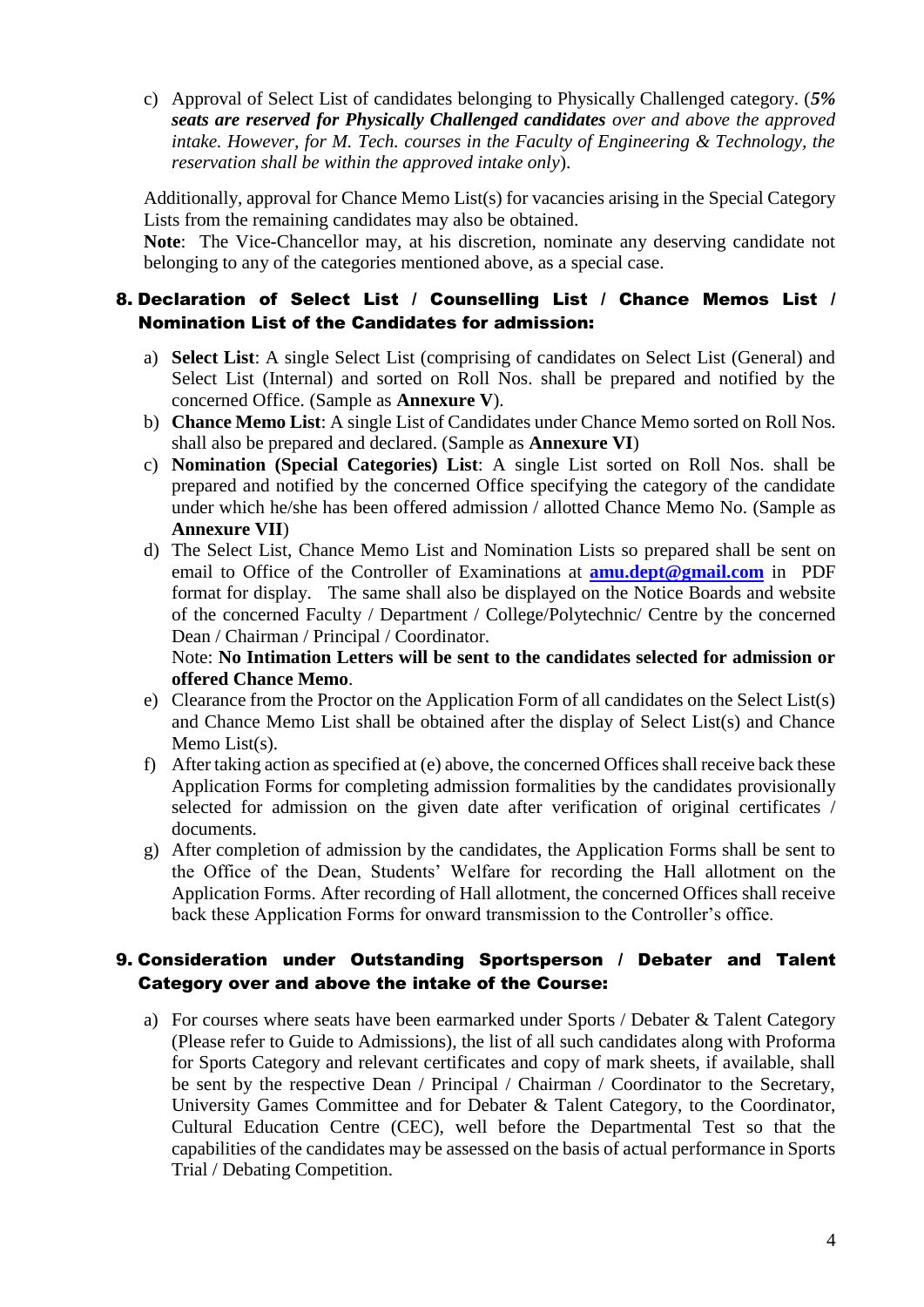- b) The Secretary, University Games Committee shall arrange trials for candidates claiming preference under the Sports Category, if applicable. Similarly, the Coordinator, Cultural Education Centre shall arrange competition(s) for candidates claiming preference under the Debater & Talent Category at the earliest.
- c) It shall be ensured by the Secretary, University Games Committee and / or the Coordinator, C.E.C. that no candidate securing **less than 15% marks** in the Departmental Test shall be considered for admission under Outstanding Sportsperson / Debater and Talent Category.
- d) The Secretary, University Games Committee and / or the Coordinator, C.E.C. shall submit the list of candidates recommended under the Outstanding Sportsperson / Outstanding Debater & Talent Category respectively to the Vice-Chancellor for nominations.
- e) After obtaining the Vice-Chancellor's approval, the Lists of candidates shall be sent to the Admission Section under sealed cover for declaration of Lists of candidates selected under Sports / Debater Category.

#### 10. Completion of admission by the candidates:

#### Please refer to "**PROCEDURE FOR COMPLETION OF COUNSELLING / ADMISSIONS**"

**Note**: The Final List of admitted candidates along with their Application Forms shall be sent to the Admission Section **within 15 days** after the closing date of admissions.

#### **Important Dates:**

- a) Last date for submission of photocopies of original mark-sheets / grade-sheets for courses where the merit list is determined on the basis of weightage of marks obtained in the qualifying examination as well as the marks obtained in the Departmental Test is **30.07.2022**
- b) The closing date for all admissions in the University will be notified separately. Any vacancy arising after the closing date in any course shall not be filled.

Mujib Ullah Zuberi **Controller of Examinations**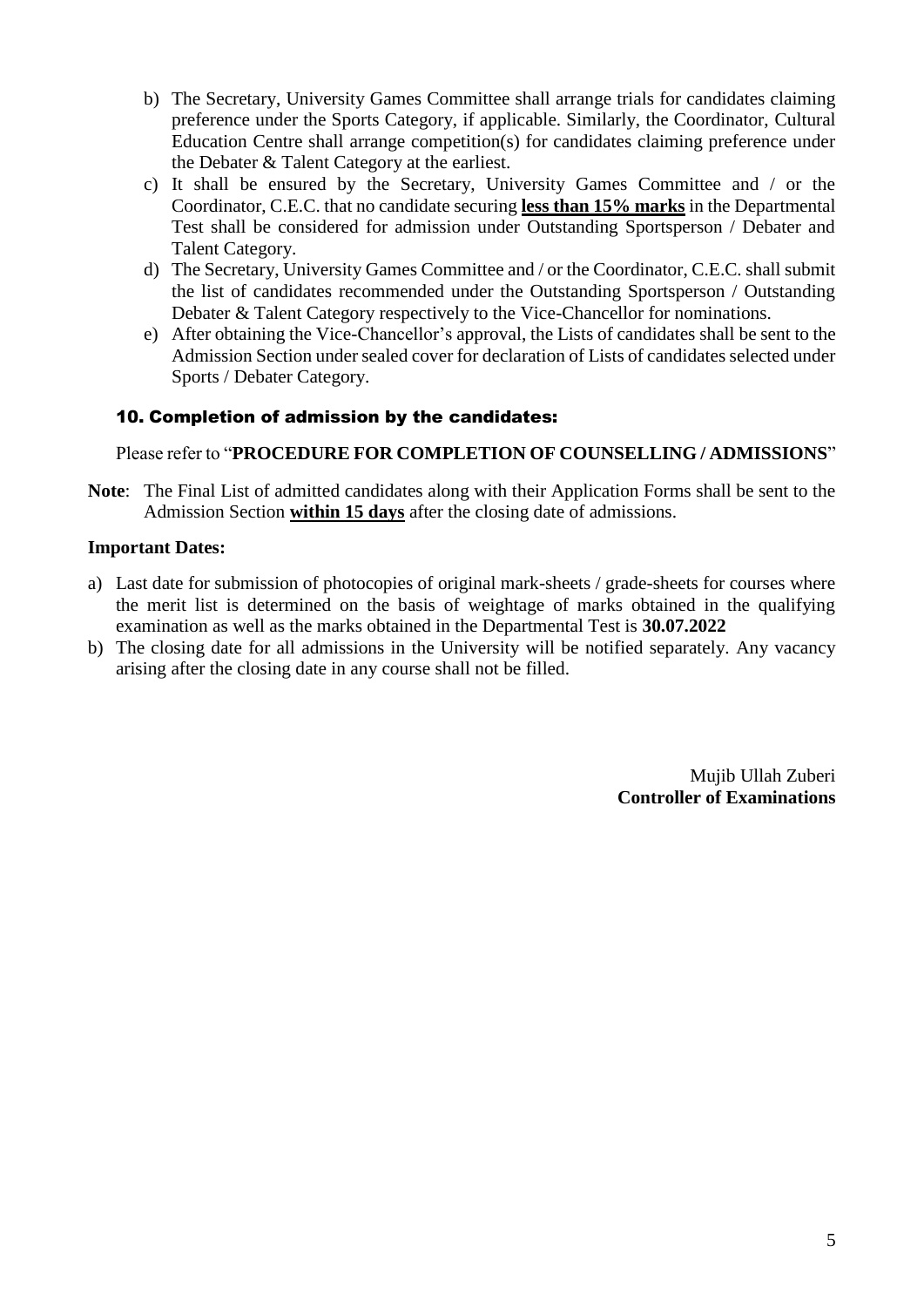## Maximum Age Limit for the purpose of admission

- 1. To safeguard the academic interest of students, the University is constrained to define the maximum age limit of the applicants for the purpose of admission to various course of studies as given under the concerned course of study.
- 2. Candidates shall be eligible to apply for admission to only those full-time regular courses of study where they have not exceeded the maximum age limit as permissible for that course.
- 3. Maximum Age Limit shall be reckoned on 01<sup>st</sup> July of the year of admission.
- 4. Maximum/Minimum Age Limit as prescribed by the regulatory bodies, wherever applicable, shall stand for that course of study.
- 5. Maximum Age Limit shall not be applicable for Foreign Nationals/ employees of the University.
- 6. Madarsa passed out candidates shall be given a relaxation upto three (03) years in the Maximum Age Limit for all course of studies at all levels.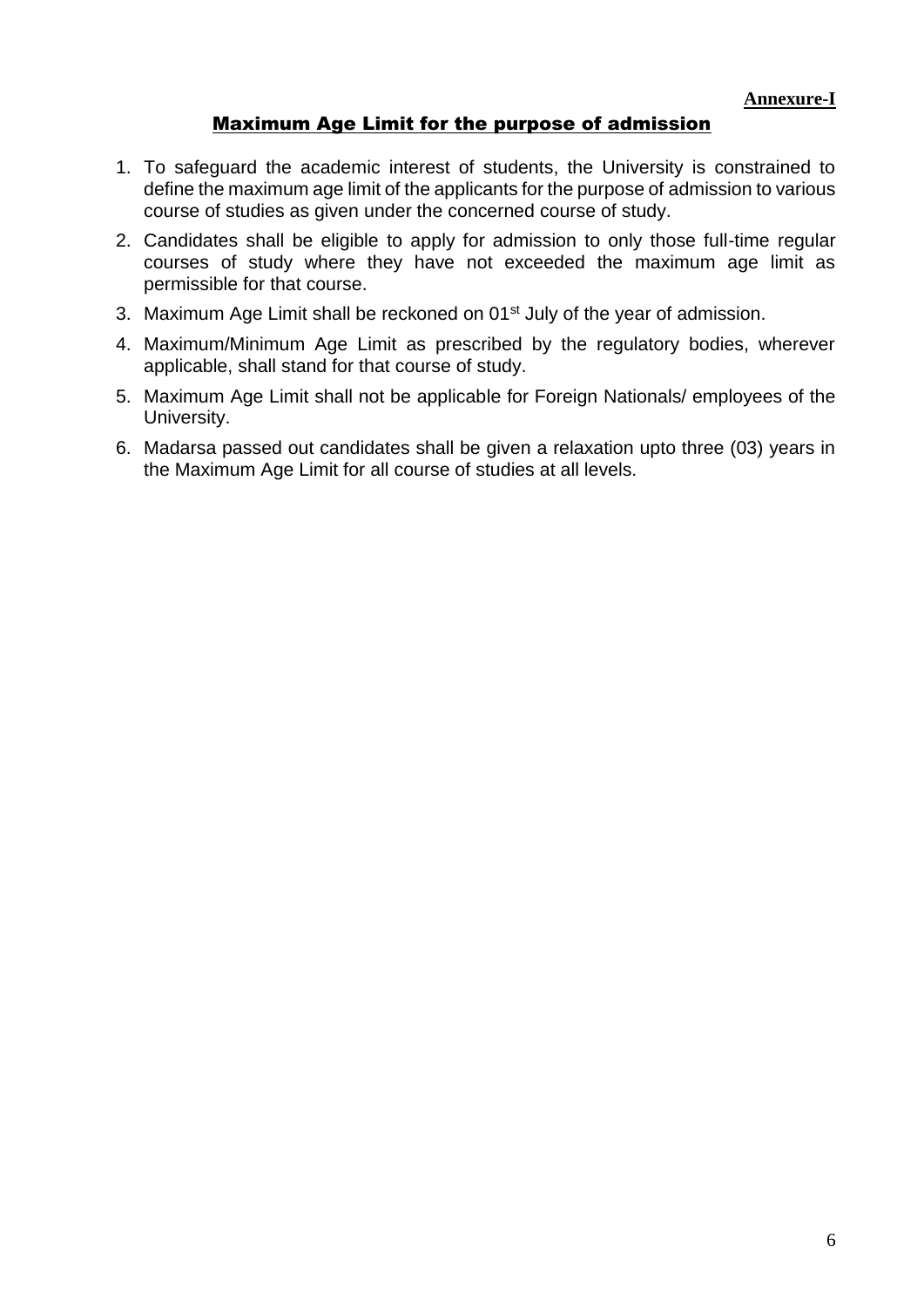#### ALLOWED COURSES:

- 1. To safeguard the academic interest of students, the University is constrained to define the following courses as allowed for the purpose of admission. **Table-II** gives the '**Matrix for Allowed Courses**' wherein all full time courses of study have been divided into four (04) Groups- A, B, C and D.
- 2. Courses within each Group have been further divided into various categories with Category 1 being the lowest Category and Category 6 being the highest Category within a Group.
- 3. Candidates who have passed a course of study will be eligible to apply for admission to only those fulltime regular courses of study as permissible by the following rules:
	- (a) A person can do only one course of study from one category in a group.
	- (b) Within a Group a person can move only from lower category to a higher category.
	- (c) Persons from Group A cannot go to any other group.
	- (d) Persons from Group B can go to any category of Group A only.
	- (e) Persons from Group C can go to any category of any other group.
	- (f) Persons from Group D can go to any category of any other group.

4.Candidates can apply for B.Com.(Hons.) after passing Diploma in Secretarial Practice.

5.Candidates can apply for P.G. courses in the Faculty of Social Sciences after passing B.S.W.

**Note:** All the above rules regarding Allowed Courses are in addition to eligibility conditions, selection procedures and such other conditions as applicable from time to time.

| Group        | <b>Category 1</b>                                                                                                                                                                                                    | <b>Category 2</b>                                                                                                                                                               | <b>Category 3</b>                                                                                                                                                                                                           | Category 4                                                                                                                                                                                                                             | <b>Category 5</b>                                                                                                                                                                                                                                                                                                                                                          | <b>Category</b><br>6 |
|--------------|----------------------------------------------------------------------------------------------------------------------------------------------------------------------------------------------------------------------|---------------------------------------------------------------------------------------------------------------------------------------------------------------------------------|-----------------------------------------------------------------------------------------------------------------------------------------------------------------------------------------------------------------------------|----------------------------------------------------------------------------------------------------------------------------------------------------------------------------------------------------------------------------------------|----------------------------------------------------------------------------------------------------------------------------------------------------------------------------------------------------------------------------------------------------------------------------------------------------------------------------------------------------------------------------|----------------------|
| A            | $\bullet$ M.Phil                                                                                                                                                                                                     | $\bullet$ Ph.D.                                                                                                                                                                 |                                                                                                                                                                                                                             |                                                                                                                                                                                                                                        |                                                                                                                                                                                                                                                                                                                                                                            |                      |
| B            | • Diploma<br>in<br>Engineering<br>$\bullet$ Dip. in<br>Costume<br>Dsgn &<br>Grmnt Tech.<br>• Diploma in<br>Secretarial<br>Practice<br>• Diploma in<br>General<br>Nursing &<br>Midwifery<br>• Paramedical<br>Diplomas | $\bullet$ Advance<br>Diploma in<br>Food<br>Technology<br>$\bullet$ Advance<br>Diploma in<br>Environmental<br>Engg.<br>$\bullet$ Advance<br>Diploma in<br>Interior<br>Decoration | $\bullet$ B. Tech.<br>$\bullet$ B. Arch.<br>• B.E.(Evening)<br>$\bullet$ M.B.B.S.<br>$\bullet$ B.D.S.<br>$\bullet$ B.R.T.T.<br>• B.U.M.S./ Pre-Tib<br>$\bullet$ B.S.W.<br>• B.Sc. Nursing<br>• B.Sc. Paramedical<br>Courses | · Adv P.G. Dip. In<br>Nanotechnology<br>· P.G. Diploma in<br><b>Islamic Banking</b><br>& Finance<br>· P.G. Diploma in<br>Hydrogeology<br>· P.G. Diploma in<br>Computer Prog.<br>· P.G. Diploma<br>courses in<br>Faculty of<br>Medicine | $\bullet$ M.Tech.<br>$\bullet$ M.D./ M.S./M.D.S.<br>$\bullet$ M.B.A./M.B.A.(IB)<br>$\bullet$ M.C.A.<br>$\bullet$ M.F.M.(M.F.C.)<br>$\bullet$ M.T.T.M.(M.T.A.)<br>$\bullet$ M.R.I.M./M.H.R.M.<br>$\bullet$ M.S.W.<br>· M.B.A.(Agribusi.).<br>• M.A.(Mass Comm.)<br>$\bullet$ M.A./M.Sc.(OR)<br>$\bullet$ M.Sc. (RS & GIS)<br>• Mahir-e-TibJarahat<br>• M.Sc.(Biotechnology) | $\bullet$ M.CH.      |
| $\mathbf{C}$ | $\bullet$ SSSC                                                                                                                                                                                                       | $\bullet$ B.A.<br>$\bullet$ B.Sc.<br>$\bullet$ B.Com.<br>$\bullet$ B.Th.<br>$\bullet$ B.A.L.L.B.<br>$\bullet$ B.F.A.<br>$\bullet$ B.Voc.                                        | • P.G. Diploma in Mass<br>Communication(Urdu)<br>• P.G. Diploma in<br>Translation (Hindi)<br>$\bullet$ B.R.I.M.<br>$\bullet$ P.G.D.B.F.<br>• Pre-M.F.A.<br>• Other P.G. Diplomas                                            | $\bullet$ M.A.<br>$\bullet$ M.Sc.<br>$\bullet$ M.Com.<br>$\bullet$ M.Th.<br>$\bullet$ L.LM.<br>$\bullet$ M.F.A.<br>$\bullet$ M.Sc<br>(Agriculture)<br>$\bullet$ M.Voc.                                                                 | • Post M.A. Diploma in<br><b>Urdu Translation</b><br>· Post M.A. Diploma in<br>Modern Persian<br>• Post M.Sc. Diploma<br>in Plant Tissue<br>Culture &<br>Micropropagation<br>· Post M.Sc. Diploma<br>in Museology<br>• P.G. Dip. In Conflict<br>Reso. & Peace St.<br>· Post PG Dip.in<br>Couns, & Health<br>Management<br>• Post PG Dip. in HR<br>Dev. & Management        |                      |
| D            | · Diploma in<br>Teaching                                                                                                                                                                                             | $\bullet$ B.Ed.<br>$\bullet$ B.P.Ed.<br>$\bullet$ B.L.I.Sc.                                                                                                                     | $\bullet$ M.Ed.<br>$\bullet$ M.P.Ed.<br>$\bullet$ M.L.I.Sc.                                                                                                                                                                 |                                                                                                                                                                                                                                        |                                                                                                                                                                                                                                                                                                                                                                            |                      |

#### **TABLE II- Matrix for Allowed Courses**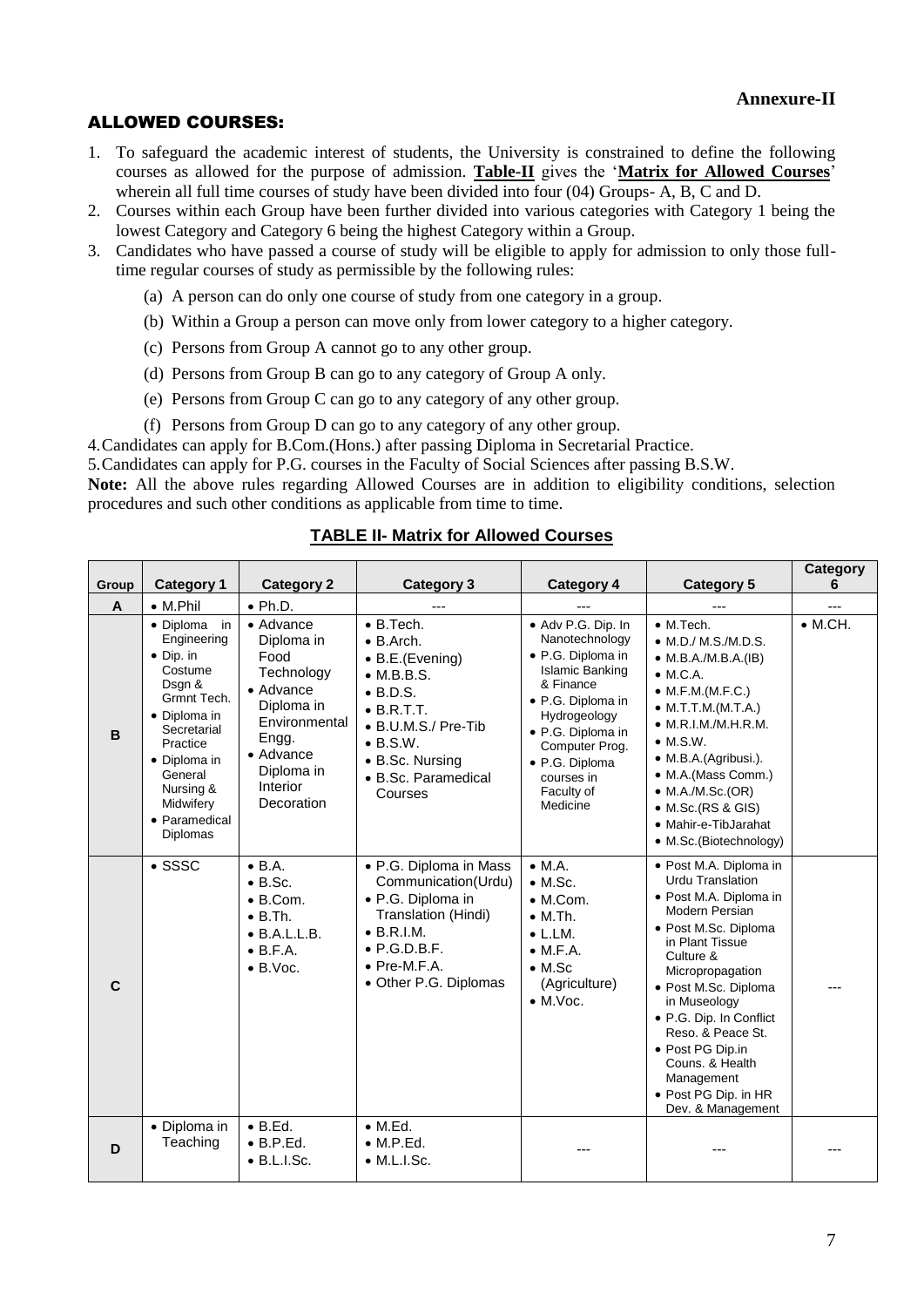**Annexure-III** 

# **CHANCE MEMO ALLOTMENT PROCEDURE**

| Ch. No.                   | <b>Allot</b> to | Ch. No.     | <b>Allot</b> to | Ch. No. | <b>Allot</b> to |
|---------------------------|-----------------|-------------|-----------------|---------|-----------------|
| $\mathbf{1}$              | G               | 41          | G               | 81      | G               |
| $\overline{2}$            | $\rm I$         | 42          | $\bf I$         | 82      | $\bf I$         |
| 3                         | $\mathbf G$     | 43          | G               | 83      | G               |
| $\overline{4}$            | $\overline{I}$  | 44          | $\mathbf I$     | 84      | $\overline{I}$  |
| 5                         | $\mathbf G$     | 45          | G               | 85      | G               |
| 6                         | $\rm I$         | 46          | $\mathbf I$     | 86      | $\bf I$         |
| $\boldsymbol{7}$          | $\mathbf G$     | 47          | G               | 87      | $\mathbf G$     |
| 8                         | $\overline{I}$  | 48          | $\overline{I}$  | 88      | $\overline{I}$  |
| 9                         | G               | 49          | G               | 89      | G               |
| 10                        | $\bf I$         | 50          | $\mathbf I$     | 90      | $\bf I$         |
| 11                        | ${\bf G}$       | 51          | ${\bf G}$       | 91      | G               |
| 12                        | $\bf I$         | 52          | $\mathbf I$     | 92      | $\bf I$         |
| 13                        | G               | 53          | G               | 93      | G               |
| 14                        | $\overline{I}$  | 54          | $\overline{I}$  | 94      | $\mathbf I$     |
| 15                        | ${\bf G}$       | 55          | G               | 95      | G               |
| 16                        | $\rm I$         | 56          | $\mathbf I$     | 96      | $\mathbf I$     |
| 17                        | G               | 57          | G               | 97      | G               |
| 18                        | $\overline{I}$  | 58          | $\overline{I}$  | 98      | $\overline{I}$  |
| 19                        | ${\bf G}$       | 59          | G               | 99      | G               |
| 20                        | $\rm I$         | 60          | $\mathbf I$     | 100     | $\bf I$         |
| 21                        | G               | 61          | G               | 101     | G               |
| 22                        | $\mathbf I$     | 62          | $\mathbf I$     | 102     | $\mathbf I$     |
| 23                        | G               | 63          | G               | 103     | G               |
| 24                        | $\mathbf I$     | 64          | $\mathbf I$     | 104     | $\mathbf I$     |
| 25                        | G               | 65          | G               | 105     | ${\bf G}$       |
| 26                        | $\mathbf I$     | 66          | $\bf I$         | 106     | $\mathbf I$     |
| 27                        | ${\bf G}$       | 67          | ${\bf G}$       | 107     | $\mathbf G$     |
| 28                        | $\rm I$         | 68          | $\mathbf I$     | 108     | $\mathbf I$     |
| 29                        | ${\bf G}$       | 69          | ${\bf G}$       | 109     | G               |
| 30                        | $\overline{I}$  | 70          | $\overline{I}$  | 110     | $\overline{I}$  |
| 31                        | G               | 71          | G               | 111     | G               |
| 32                        | I               | 72          | I               | 112     | $\mathbf I$     |
| 33                        | G               | 73          | G               | 113     | G               |
| 34                        | I               | 74          | I               | 114     | I               |
| 35                        | G               | 75          | $\mathbf G$     | 115     | G               |
| 36                        | $\bf I$         | 76          | I               | 116     | $\mathbf I$     |
| 37                        | G               | 77          | ${\bf G}$       | 117     | G               |
| 38                        | I               | 78          | I               | 118     | I               |
| 39                        | G               | 79          | $\mathbf G$     | 119     | G               |
| 40                        |                 | 80          | I               | 120     | $\bf I$         |
| Ch. No.: Chance Memo No.; |                 | G: General; | I: Internal     |         |                 |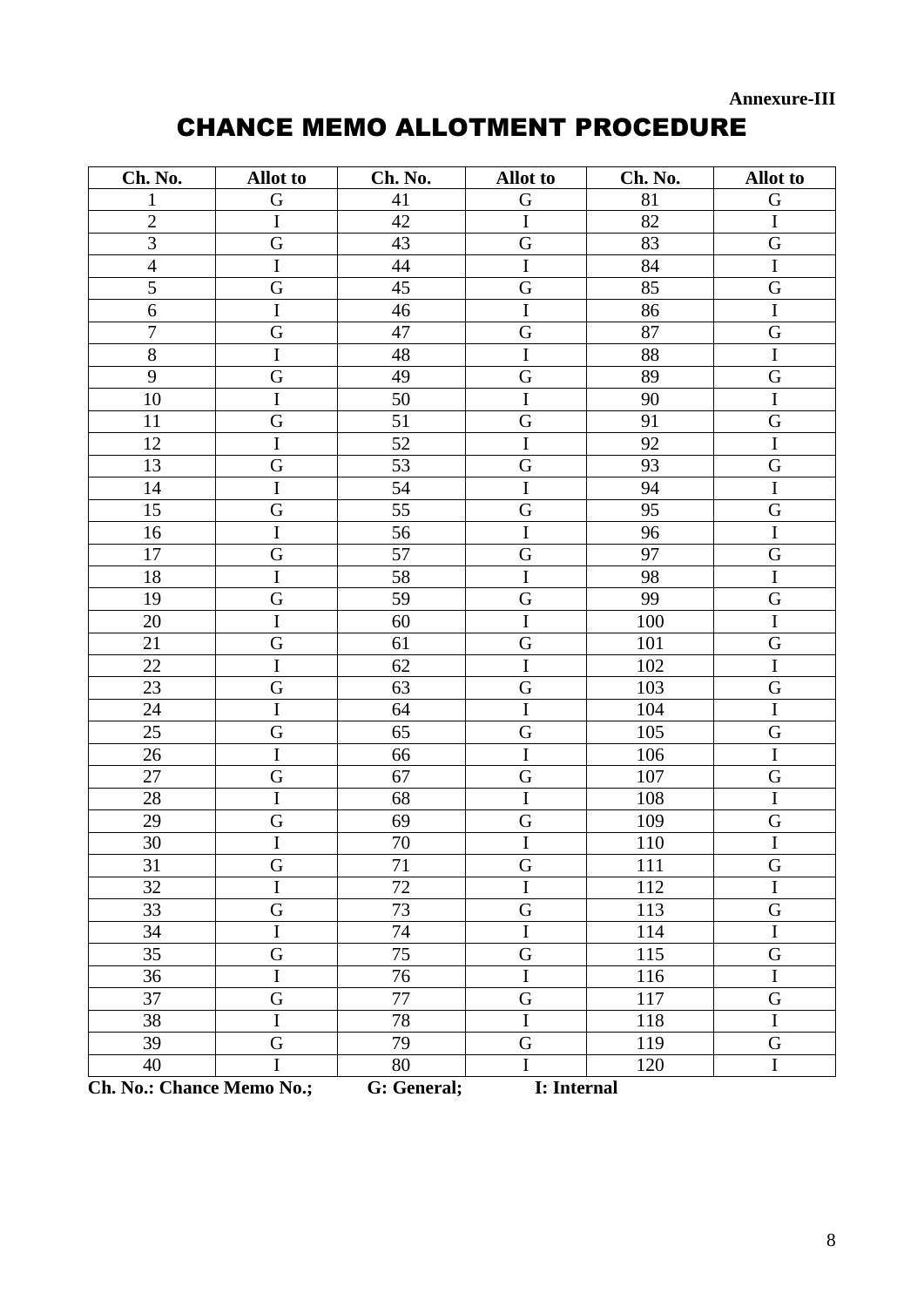#### **Annexure-IV**

# **NOMINATION BY THE VICE-CHANCELLOR**

Name of the Department: \_\_\_\_\_\_\_\_\_\_\_\_\_\_\_\_\_\_\_\_\_\_\_\_\_\_\_\_\_\_\_\_\_\_\_\_\_\_\_\_\_\_\_\_\_\_\_

Name of the Course: \_\_\_\_\_\_\_\_\_\_\_\_\_\_\_\_\_\_\_\_\_\_\_\_\_\_\_\_\_\_\_\_\_\_\_\_\_\_\_\_\_\_\_\_\_\_\_\_\_\_\_

| <b>Total</b>  | Intake under         | Intake under          | Intake under      | <b>Seats reserved</b> |
|---------------|----------------------|-----------------------|-------------------|-----------------------|
| <b>Intake</b> | <b>General Merit</b> | <b>Internal Merit</b> | <b>Nomination</b> | for PH- category      |
|               |                      |                       |                   |                       |

| <b>Candidates</b><br>selected under<br><b>General Merit</b> | <b>Candidates</b><br>selected under<br><b>Internal Merit</b> | <b>Candidates offered</b><br><b>Chance Memos</b> | <b>Candidates</b><br>selected under<br><b>PH</b> -category |
|-------------------------------------------------------------|--------------------------------------------------------------|--------------------------------------------------|------------------------------------------------------------|
|                                                             |                                                              |                                                  |                                                            |

| Category        | CЕ | CА | BC | <b>SC</b> | <b>ST</b> | DS | NC | $_{\rm CG}$ | CF | <b>Total</b> |
|-----------------|----|----|----|-----------|-----------|----|----|-------------|----|--------------|
| No. of eligible |    |    |    |           |           |    |    |             |    |              |
| candidates      |    |    |    |           |           |    |    |             |    |              |
| available under |    |    |    |           |           |    |    |             |    |              |
| various Special |    |    |    |           |           |    |    |             |    |              |
| Categories      |    |    |    |           |           |    |    |             |    |              |

**Course Coordinator**

# **Chairman**

**Dean**

| СE | СA | ВC | SC | CTT<br>N. | <b>DS</b> | <b>NC</b> | $_{\rm CG}$ | CF | <b>Total</b> |
|----|----|----|----|-----------|-----------|-----------|-------------|----|--------------|
|    |    |    |    |           |           |           |             |    |              |
|    |    |    |    |           |           |           |             |    |              |
|    |    |    |    |           |           |           |             |    |              |
|    |    |    |    |           |           |           |             |    |              |

**Vice-Chancellor**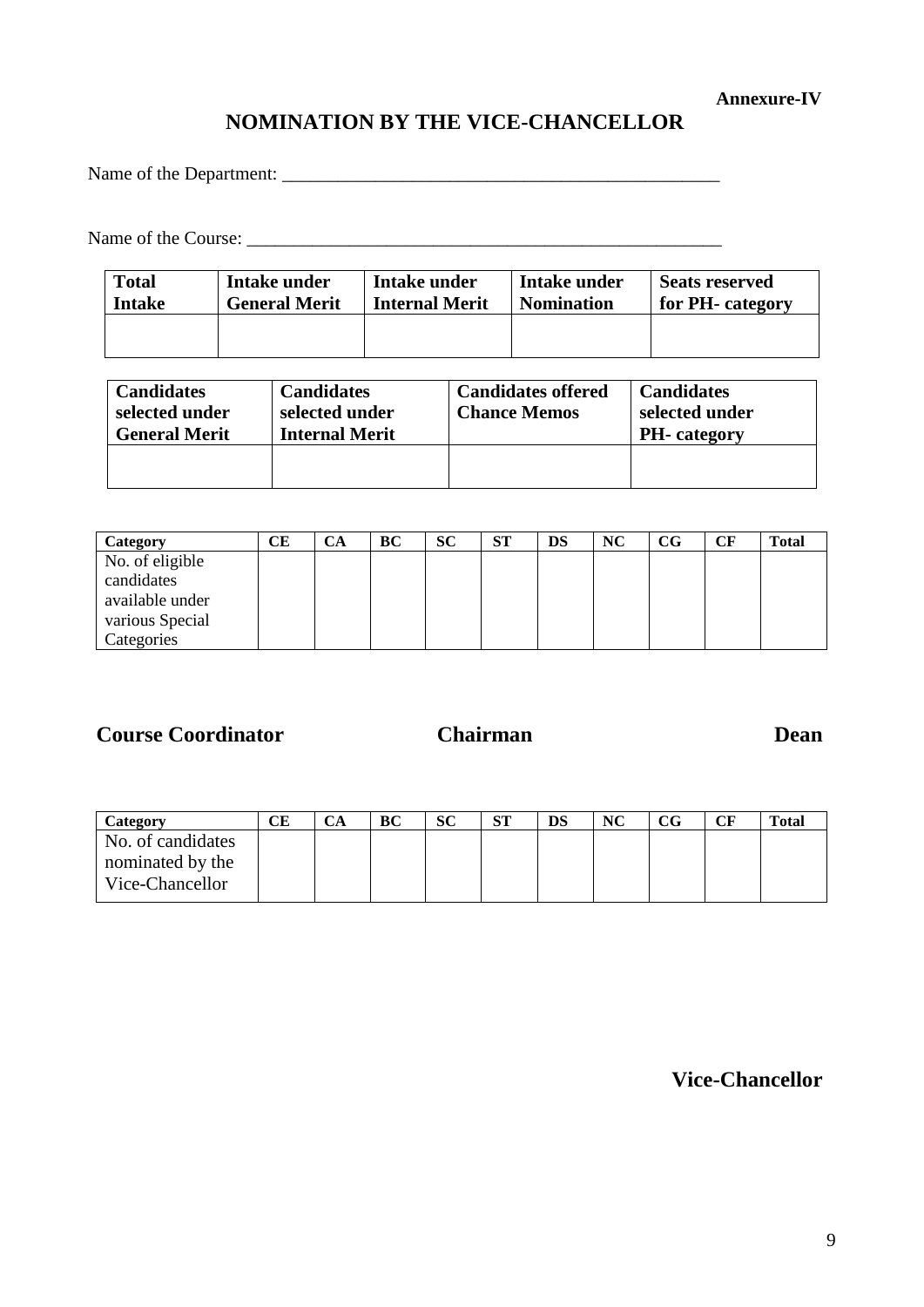Annexure-V

 $P$ age  $1/1$ 

#### **ALIGARH MUSLIM UNIVERSITY**

List of Candidates Provisionally Selected for Admission to

B.L.I.Sc.

Session: 2021-22

#### Date of Counselling/Admission: As per schedule which will be notified seperately.

Counselling / Admission Process: Online with subequent physical reporting.

| Roll No. | Roll No. | Roll No. | Roll No. | Roll No. | Roll No. | Roll No. |
|----------|----------|----------|----------|----------|----------|----------|
| 7100007  | 7100017  | 7100036  | 7100060  | 7100093  | 7100096  | 7100102  |
| 7100141  | 7100159  | 7100166  | 7100182  | 7100244  | 7100250  | 7100252  |
| 7100261  | 7100267  | 7100273  | 7100274  | 7100282  | 7100296  | 7100297  |
| 7100301  | 7100302  | 7100314  | 7100316  | 7100321  | 7100322  | 7100343  |
| 7100353  | 7100365  | 7100373  | 7100375  | 7100391  | 7100400  | 7100409  |
| 7100430  | 7100431  | 7100433  | 7100434  | 7100438  | 7100439  | 7100457  |
| 7100464  | 7100465  | 7100467  | 7100470  | 7100476  | 7100479  |          |

1. Candidates should report online on the portal 'counselling.amuonline.ac.in' as per schedule notified seperately for counselling/ provisional admission.

2. Candidate not reporting for counselling/admission within the stipulated date and time or not completing the requisite steps as per notified schedule, shall forfeit his/her claim for admission.

3. Admission will be offered, as per rules, to reported candidates subject to fulfillment of all eligibility conditions and clearance from Proctor's Office.

4. Candidates will have to produce Mark sheet of the qualifying examination and all other relevant Certificates / Documents in original along with 10 passport size photographs at the time of physical reporting after provisional admission.

5. Eligibility rules shall be strictly followed and shall not be relaxed under any circumstance.

6. Candidate should regularly visit the website www.amucontrollerexams.com and also keep logging in to his/her counselling account for updates.

**COORDINATOR** 

**CHAIRMAN** 08.12.2021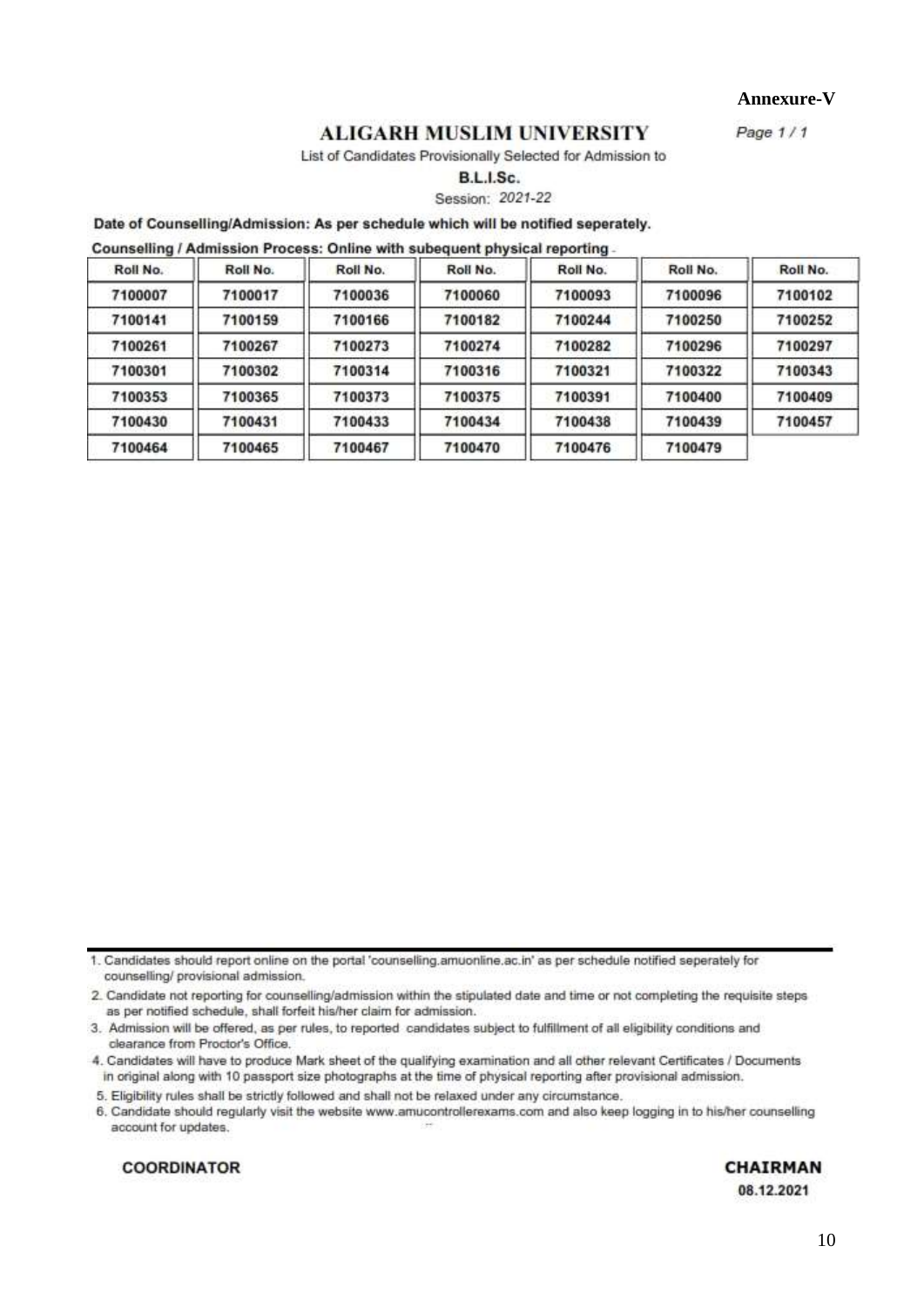Annexure-VI

Page  $1/2$ 

#### **ALIGARH MUSLIM UNIVERSITY**

List of Candidates Provisionally offered Chance Memos for Admission to

# B.L.I.Sc.

Session: 2021-22

Date of Reporting/Counselling/Admission: As per schedule which will be notified seperately.

Reporting / Counselling / Admission Process: Online with subequent physical reporting.

| Roll No. | Rank  | Roll No. | Rank  | Roll No.      | Rank  | Roll No. | Rank  | Roll No. | Rank  |
|----------|-------|----------|-------|---------------|-------|----------|-------|----------|-------|
| 7100001  | C0071 | 7100005  | C0065 | 7100009       | C0041 | 7100010  | C0089 | 7100012  | C0132 |
| 7100013  | C0197 | 7100014  | C0053 | 7100015 C0123 |       | 7100019  | C0092 | 7100020  | C0167 |
| 7100021  | C0178 | 7100022  | C0094 | 7100023       | C0179 | 7100026  | C0174 | 7100027  | C0134 |
| 7100028  | C0173 | 7100029  | C0010 | 7100032       | C0111 | 7100037  | C0136 | 7100040  | C0188 |
| 7100041  | C0158 | 7100042  | C0029 | 7100048       | C0153 | 7100049  | C0164 | 7100051  | C0138 |
| 7100053  | C0042 | 7100054  | C0006 | 7100055       | C0097 | 7100057  | C0103 | 7100058  | C0064 |
| 7100059  | C0130 | 7100061  | C0048 | 7100064       | C0198 | 7100065  | C0066 | 7100067  | C0057 |
| 7100068  | C0143 | 7100070  | C0120 | 7100072       | C0085 | 7100073  | C0182 | 7100076  | C0170 |
| 7100081  | C0035 | 7100085  | C0098 | 7100086       | C0107 | 7100087  | C0017 | 7100090  | C0125 |
| 7100092  | C0186 | 7100095  | C0176 | 7100100       | C0021 | 7100101  | C0193 | 7100103  | C0023 |
| 7100104  | C0101 | 7100107  | C0121 | 7100109       | C0139 | 7100112  | C0091 | 7100118  | C0037 |
| 7100120  | C0088 | 7100122  | C0013 | 7100124       | C0067 | 7100128  | C0075 | 7100129  | C0099 |
| 7100132  | C0027 | 7100133  | C0016 | 7100134       | C0169 | 7100138  | C0142 | 7100140  | C0150 |
| 7100146  | C0049 | 7100147  | C0175 | 7100148       | C0195 | 7100150  | C0116 | 7100151  | C0014 |
| 7100152  | C0069 | 7100161  | C0119 | 7100162       | C0109 | 7100176  | C0149 | 7100179  | C0078 |
| 7100180  | C0145 | 7100190  | C0129 | 7100192       | C0056 | 7100194  | C0141 | 7100196  | C0007 |
| 7100198  | C0113 | 7100204  | C0156 | 7100206       | C0060 | 7100209  | C0187 | 7100211  | C0034 |
| 7100212  | C0002 | 7100215  | C0001 | 7100222       | C0127 | 7100224  | C0086 | 7100226  | C0044 |
| 7100227  | C0200 | 7100228  | C0110 | 7100240       | C0183 | 7100242  | C0172 | 7100247  | C0068 |
| 7100249  | C0154 | 7100253  | C0032 | 7100254       | C0063 | 7100256  | C0114 | 7100259  | C0058 |
| 7100260  | C0159 | 7100262  | C0050 | 7100263       | C0046 | 7100264  | C0135 | 7100265  | C0192 |
| 7100269  | C0162 | 7100271  | C0018 | 7100276       | C0087 | 7100277  | C0146 | 7100278  | C0061 |
| 7100279  | C0160 | 7100281  | C0062 | 7100285       | C0180 | 7100290  | C0151 | 7100292  | C0117 |
| 7100293  | C0128 | 7100294  | C0073 | 7100304       | C0005 | 7100305  | C0030 | 7100306  | C0080 |
| 7100312  | C0024 | 7100313  | C0105 | 7100315       | C0025 | 7100318  | C0095 | 7100323  | C0047 |
| 7100328  | C0028 | 7100332  | C0168 | 7100333       | C0022 | 7100334  | C0171 | 7100335  | C0052 |
|          |       |          |       |               |       |          |       |          |       |

1. Candidates should report online on the portal 'counselling.amuonline.ac.in' as per schedule notified seperately for Chance Memo reporting/ counselling/ provisional admission.

2. Candidate not participating in Chance Memo reporting or not completing the requisite steps as per notified schedule, shall forfeit his/her claim for admission.

3. Admission will be offered, as per rules, strictly as per Chance Memo No (given above) to reported candidates, if any vacancy exists in the Select List subject to fulfillment of all eligibility conditions and clearance by office of the Proctor.

4. Candidates will have to produce Mark sheet of the qualifying examination and all other relevant Certificates / Documents in original along with 10 passport size photographs at the time of physical reporting, if admitted provisionally.

5. Eligibility rules shall be strictly followed and shall not be relaxed under any circumstance.

6. Candidate should regularly visit the website www.amucontrollerexams.com and also keep logging in to his/her counselling account for updates.

#### **COORDINATOR**

#### **CHAIRMAN**

08.12.2021